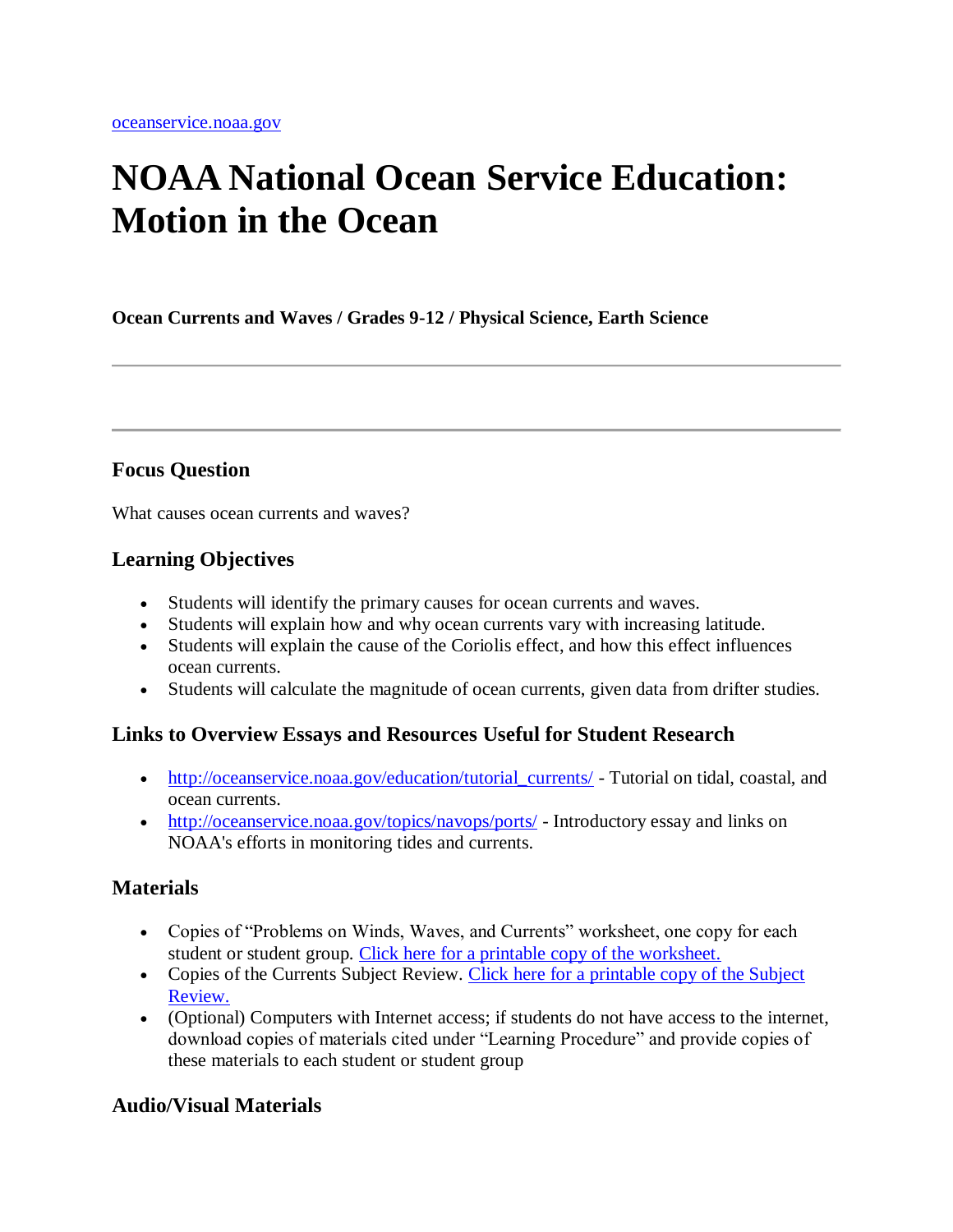None

### **Teaching Time**

One 45-minute class period, plus time for student research

#### **Seating Arrangement**

Classroom style or groups of 3-4 students

#### **Maximum Number of Students**

30

### **Key Words**

Ocean current Ocean wave Coriolis effect

#### [\(top\)](http://oceanservice.noaa.gov/education/lessons/#top)

# **Background Information**

More than 98% of cargo shipped to and from the United States is transported by water. In addition to accurate information on the geography of coastal areas, safe and efficient navigation of coastal waters requires up-to-the minute information on weather and sea conditions. Since these conditions can vary significantly from place to place and can change dramatically in a short period of time, mariners need accurate real-time information to avoid groundings and collisions. NOAA's Center for Operational Oceanographic Products and Services (CO-OPS) collects and distributes oceanographic observations and predictions to ensure safe, efficient and environmentally sound maritime transportation. The Center:

- provides information on water levels, coastal currents, and tides;
- establishes standards for collecting and processing these data;
- conducts research into new or improved oceanographic observing systems;
- designs software to improve data processing capabilities;
- performs regular data analysis and quality control of data; and
- disseminates this information to the public.

CO-OPS also manages a national network of Physical Oceanographic Real-Time Systems (PORTS®) located in major U.S. harbors. The PORTS® network provides real-time information such as water levels, currents, air gap (the clearance between the water surface and the bottom of a bridge), weather data, and other oceanographic information to help mariners avoid groundings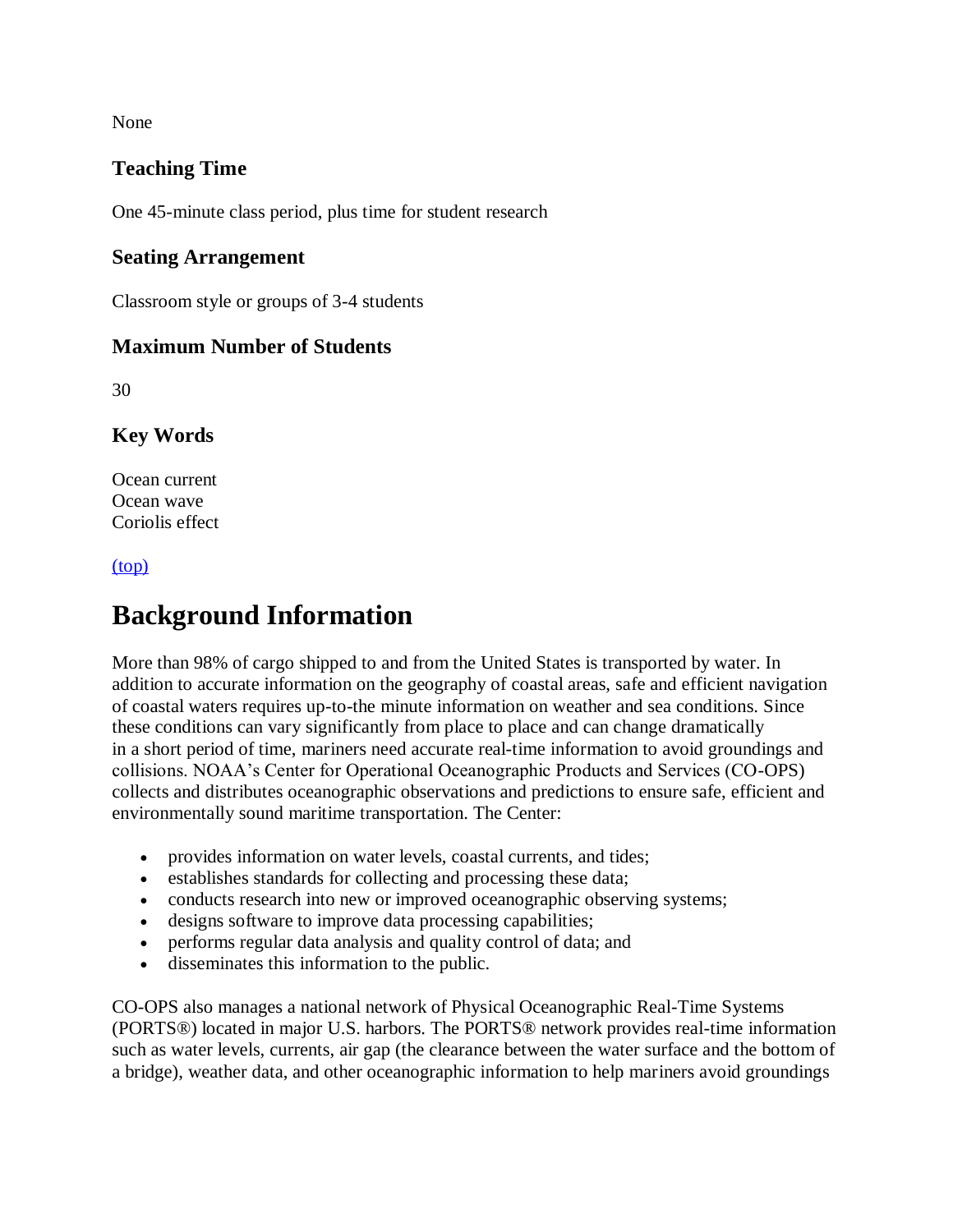and collisions. Visit<http://tidesandcurrents.noaa.gov/products> for more information on CO-OPS, PORTS®, other CO-OPS programs and their data products.

While CO-OPS deals mostly with currents along the coast and inside estuaries, other NOAA Program Offices are involved with measuring and understanding currents and circulation patterns in the open ocean. NOAA's National Oceanographic Data Center (NODC) compiles information from the latest ocean current measurement programs that use current meters and drifters. Through the NODC Web site [\(http://www.nodc.noaa.gov/General/getdata.html](http://www.nodc.noaa.gov/General/getdata.html)*)*, you can access a variety of data sets containing information on currents and other oceanographic measurements, such as beach temperatures, coastal buoy data, global temperature and salinity data, and photograph collections. For global current data obtained through satellite remote sensing systems visit NOAA's Ocean Surface Current Analyses - Real Time Web site at [http://www.oscar.noaa.gov/.](http://www.oscar.noaa.gov/)

In this lesson, students will explore the relationships between currents, winds, and ocean waves.

[\(top\)](http://oceanservice.noaa.gov/education/lessons/#top)

# **Learning Procedure**

- 1. To prepare for this lesson, review:
- Introductory information on tides and currents at <http://oceanservice.noaa.gov/topics/navops/ports/> and [http://oceanservice.noaa.gov/education/tutorial\\_currents/;](http://oceanservice.noaa.gov/education/tutorial_currents/)
- The Currents Subject Review [\(Click here for a printable copy of the Subject Review\)](http://oceanservice.noaa.gov/education/lessons/media/currents_review.pdf), and
- The "Problems on Winds, Waves, and Currents" worksheet (Click here for a printable [copy of the worksheet\)](http://oceanservice.noaa.gov/education/lessons/ocean_motion_wksht.html).
- You may also want to review the "Tides and Water Levels" tutorial [\(http://oceanservice.noaa.gov/education/kits/tides/\)](http://oceanservice.noaa.gov/education/kits/tides/), which offers a tutorial on the complex systems that govern the movement of tides and water levels, a "Roadmap to Resources" that directs you to specific tidal and current data, and lesson plans for students in grades 9–12.
- 2. Ask students to comment on the present-day importance of marine navigation. Students should realize that despite the prevalence of air travel and advances in aerospace technology, Earth's oceans are still vital to freight transportation, energy production, and recreation. Discuss the importance of real-time information for safe navigation, and have students brainstorm the types of information that would be useful to a present-day mariner. Tell students that their assignment is to learn some basic facts about "ocean motion," and use this information to solve problems dealing with winds, ocean waves, and currents.
- 3. If they have not already done so, have students complete the Currents Subject Review. If you choose to have students work in groups, you may want to assign different tutorial sections to each student. Have each student or student group answer questions in the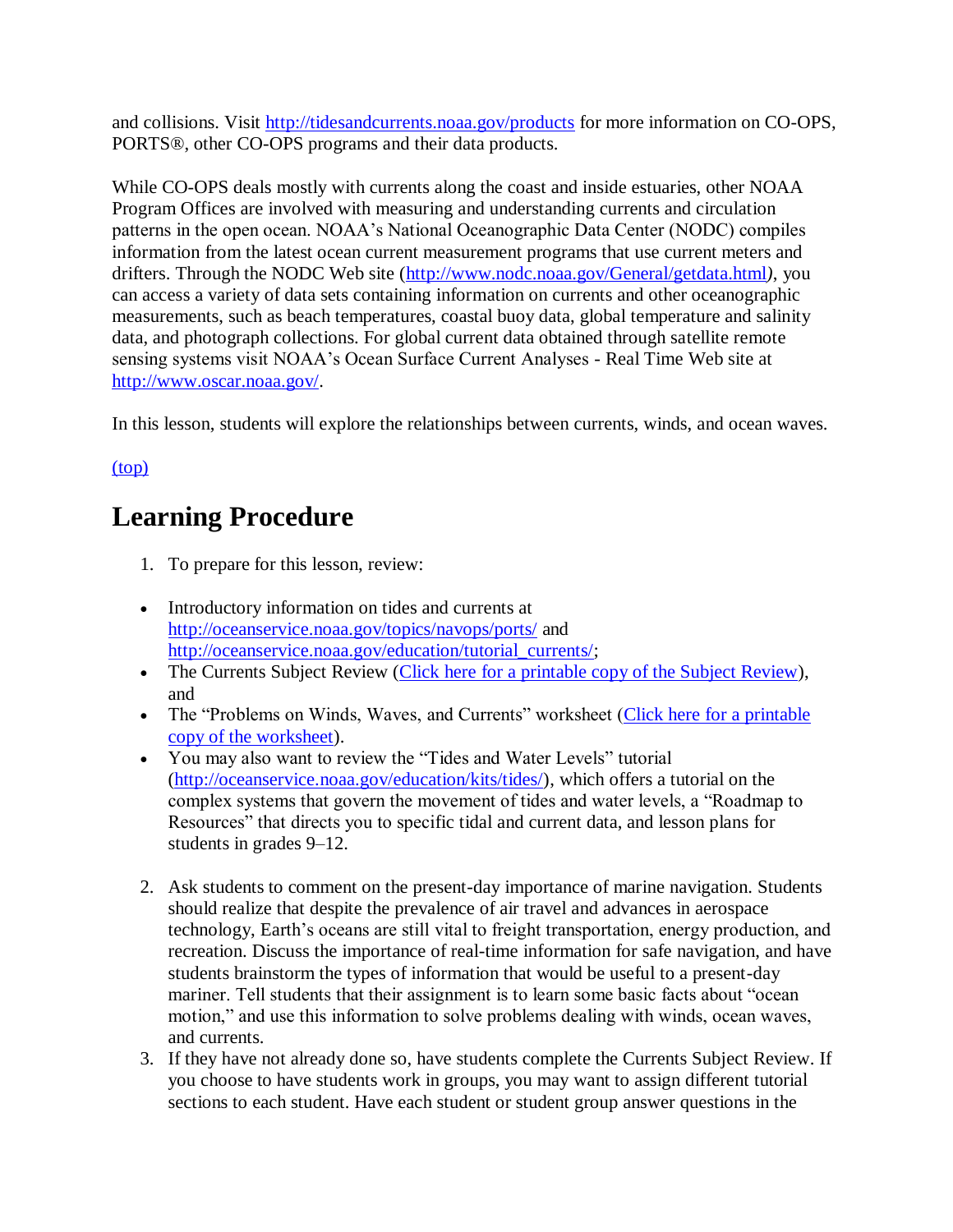Currents Subject Review. If students will not have access to the internet, makes enough copies of the Currents Tutorial for each student or student group. To save class time, you may want to assign this portion of the lesson as homework. Lead a discussion of students' answers to the questions, highlighting ways in which knowledge of tides can be useful and important.

- 4. Provide a copy of the "Problems on Winds, Waves, and Currents" worksheet to each student or student group, and have students answer worksheet questions.
- 5. Lead a discussion of students' answers to worksheet questions. Be sure students understand the relationship between winds, ocean waves, and currents.

The correct answers are:

- 1. 3 feet
- 2. Increasing the wind speed by 60 knots would increase the wave height to approximately 12 feet, while increasing the fetch length by 60 nautical miles (nm) would increase the wave height to less than 6 feet.
- 3. A 60 knot wind would have to blow over a fetch of about 9 miles to produce a wave 10 feet high.
- 4. The distance between the points is 524.6 nautical miles. The total time elapsed is 6 days,  $10.25$  hours = 154.25 hours. So the estimated current speed is: 524.6 nm  $\div$  154.25 hr = 3.40 nm/hr = 3.40 knots The estimated direction of the current is northeast.
- 5. The distance between the points is  $1,443.68$  kilometers =  $1.444 \times 108$  centimeters. The total time elapsed is 14 days,  $2.92$  hours =  $338.92$  hours =  $1.220 \times 106$ seconds. So the estimated current speed is  $1.444 \times 108 \text{ cm} \div 1.220 \times 106 \text{ sec} = 118.4 \text{ cm/sec}$ The estimated direction of the current is slightly east of due south.
- 6. Since the latitude at the equator is zero, the formula for Coriolis acceleration suggests that the magnitude of this acceleration at the equator is zero.
- 7. The latitude of Tijuana is about 32.5° N. A velocity of 10 meters/second is equal to 1,000 centimeters/second. So, the magnitude of the Coriolis acceleration is  $(\sin 32.5^\circ \cdot 1.5 \times 10^{-4} \cdot 1,000)$  cm/sec2  $= 0.537 \cdot 1.5 \times 10^{-4} \cdot 1,000 = 0.081$  cm/sec2 The effect is very small.
- 8. Even though the effect of Coriolis acceleration on soccer balls, walking humans, etc. is practically negligible, when it acts on very large masses over very long distances, the acceleration becomes significant.

[\(top\)](http://oceanservice.noaa.gov/education/lessons/#top)

# **The Bridge Connection**

The Bridge is a growing collection online marine education resources. It provides educators with a convenient source of useful information on global, national, and regional marine science topics. Educators and scientists review sites selected for the Bridge to insure that they are accurate and current.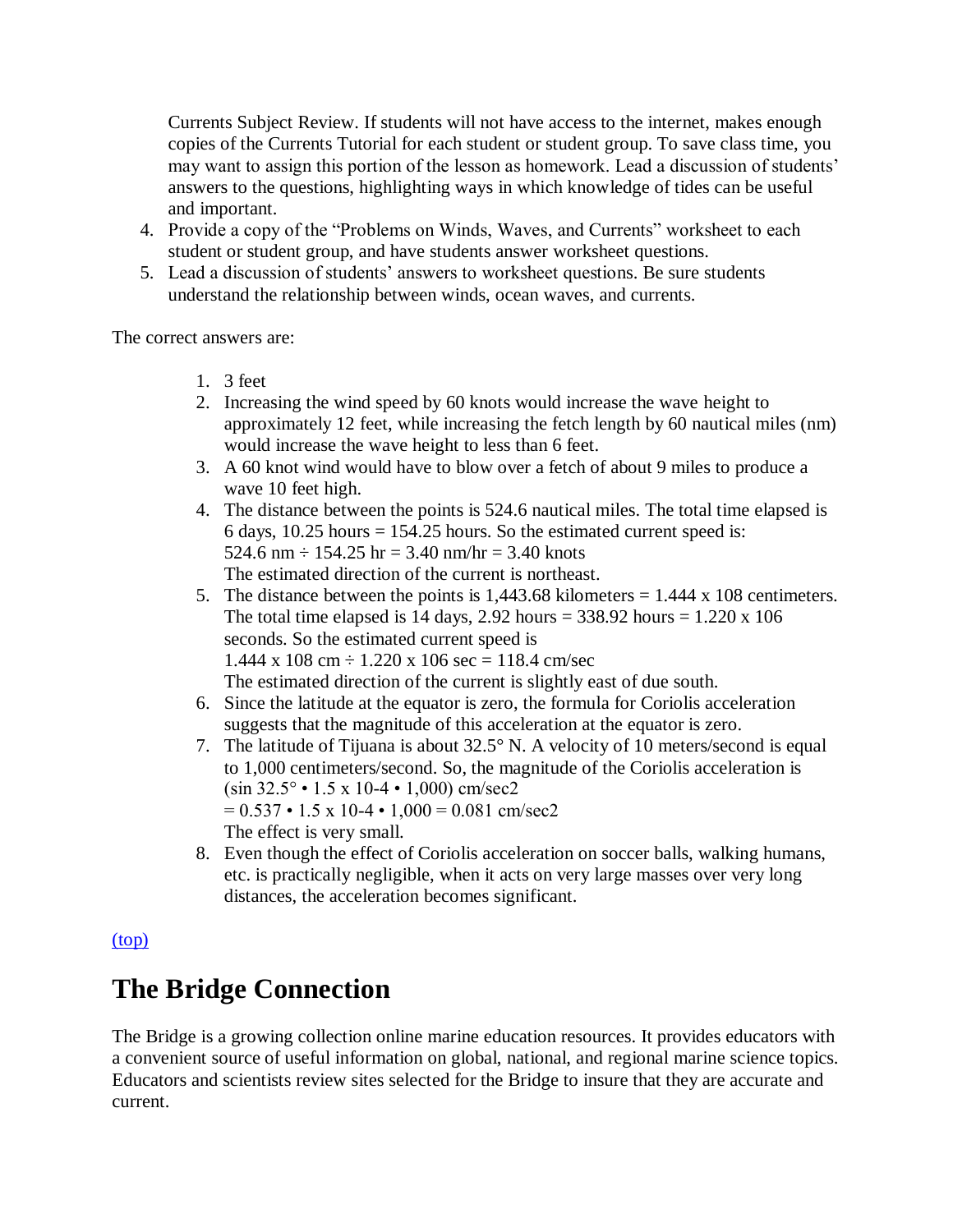[www.vims.edu/bridge](http://oceanservice.noaa.gov/exit.php?url=http%3A%2F%2Fwww.vims.edu%2Fbridge) - In the "Site Navigation" menu on the left, click on "Ocean Science Topics," then "Physics," then one of the headings at the top of the page for links and resources about tides, waves, and currents.

# **The "Me" Connection**

Have students write a short essay on how the Coriolis force affects them personally, even though it only is significant at very large scales.

# **Extensions**

- 1. Visit the "Tides and Water Levels" Discovery Kit [\(http://oceanservice.noaa.gov/education/kits/tides/\)](http://oceanservice.noaa.gov/education/kits/tides/) for additional resources and lesson plans.
- 2. Visit [http://www.usm.maine.edu/maps/lessons/nr10.htm](http://oceanservice.noaa.gov/exit.php?url=http%3A%2F%2Fwww.usm.maine.edu%2Fmaps%2Flessons%2Fnr10.htm) and [http://www.usm.maine.edu/maps/lessons/nr11.htm](http://oceanservice.noaa.gov/exit.php?url=http%3A%2F%2Fwww.usm.maine.edu%2Fmaps%2Flessons%2Fnr11.htm) for additional lesson plans and activities about currents from the University of Southern Maine's Osher Map Library.
- 3. Visit Multimedia Learning Objects at [http://www.learningdemo.com/noaa/.](http://oceanservice.noaa.gov/exit.php?url=http%3A%2F%2Fwww.learningdemo.com%2Fnoaa%2F) Click on the links to Lessons 8 and 9 for interactive multimedia presentations and Learning Activities on Ocean Currents and Ocean Waves, including an activity involving landing safely on an aircraft carrier by allowing for the Coriolis Effect.

[\(top\)](http://oceanservice.noaa.gov/education/lessons/#top)

# **Resources**

<http://oceanexplorer.noaa.gov/explorations/03edge/background/edu/media/coriolis.pdf> – Lesson on the Coriolis force from NOAA's Ocean Explorer program, including "the Dishpan Analogy" explanation for this effect.

[http://oceanservice.noaa.gov/education/tutorial\\_currents/](http://oceanservice.noaa.gov/education/tutorial_currents/) - Tutorial on tidal, coastal, and ocean currents.

[http://oceanservice.noaa.gov/education/tutorial\\_tides/](http://oceanservice.noaa.gov/education/tutorial_tides/) – NOAA's "Tides and Water Levels" **Tutorial** 

[http://tidesandcurrents.noaa.gov](http://tidesandcurrents.noaa.gov/) – NOAA's Center for Operational Oceanographic Products and Services (CO-OPS) Web page, with links to data and information about tides, water levels, currents, predictions, weather observations, forecasts, and harmonic constituents.

[http://www.usm.maine.edu/maps/lessons/nr10.htm](http://oceanservice.noaa.gov/exit.php?url=http%3A%2F%2Fwww.usm.maine.edu%2Fmaps%2Flessons%2Fnr10.htm) and

[http://www.usm.maine.edu/maps/lessons/nr11.htm](http://oceanservice.noaa.gov/exit.php?url=http%3A%2F%2Fwww.usm.maine.edu%2Fmaps%2Flessons%2Fnr11.htm) – Lesson plans and activities about currents from the University of Southern Maine's Osher Map Library.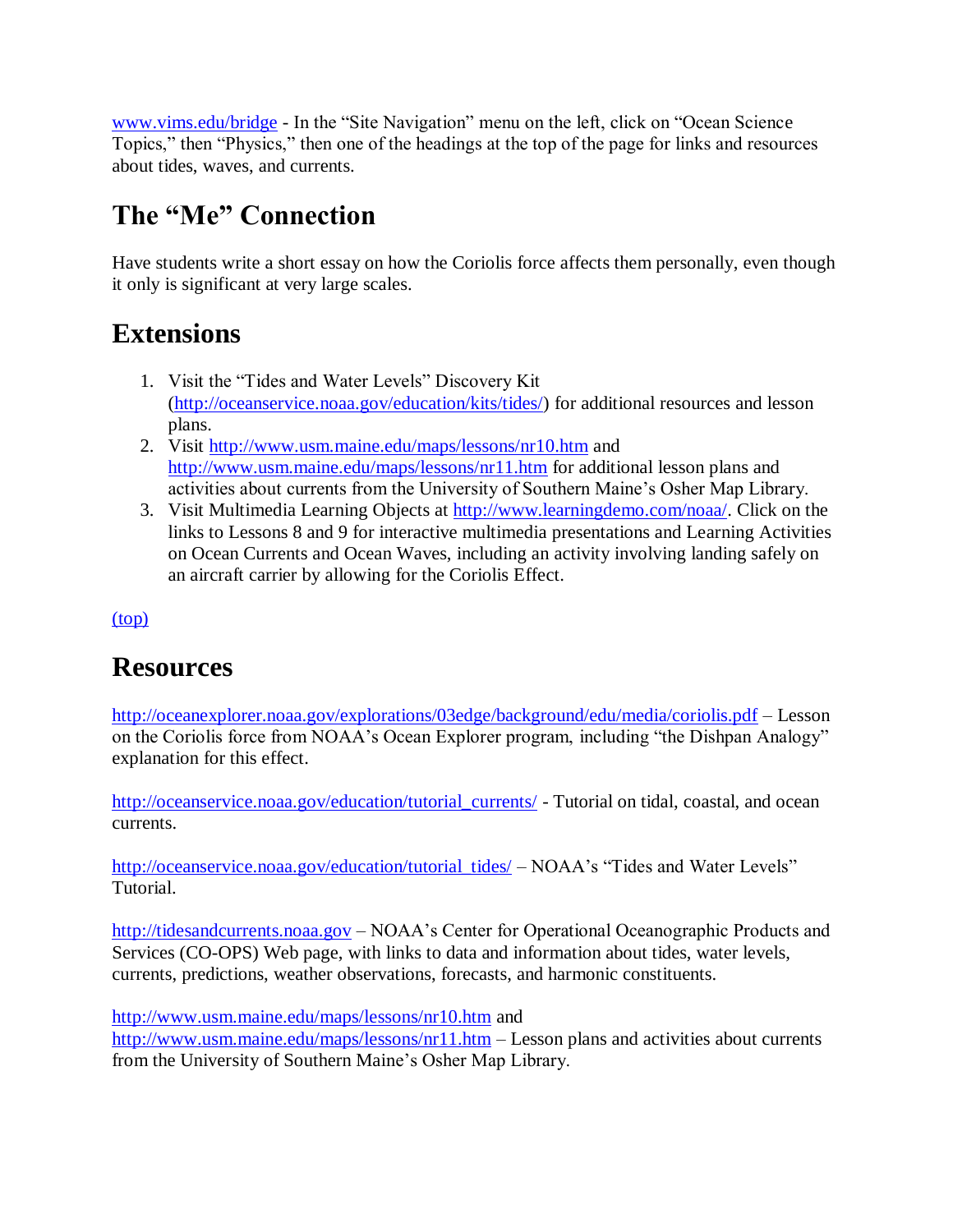*[http://www.eeb.ucla.edu/test/faculty/nezlin/PhysicalOceanography.htm](http://oceanservice.noaa.gov/exit.php?url=http%3A%2F%2Fwww.eeb.ucla.edu%2Ftest%2Ffaculty%2Fnezlin%2FPhysicalOceanography.htm)* — Online tutorial with additional details about ocean currents

# **National Science Education Standards**

# **Content Standard A: Science as Inquiry**

- Abilities necessary to do scientific inquiry
- Understandings about scientific inquiry

### **Content Standard B: Physical Science**

• Motions and forces

### **Content Standard D: Earth and Space Science**

• Energy in the earth system

# **Content Standard E: Science and Technology**

- Abilities of technological design
- Understandings about science and technology

#### **Content Standard F: Science in Personal and Social Perspectives**

- Natural resources
- Environmental quality
- Natural and human-induced hazards
- Science and technology in local, national, and global challenges

#### [\(top\)](http://oceanservice.noaa.gov/education/lessons/#top)

# **Ocean Literacy Essential Principles and Fundamental Concepts**

#### **Essential Principle 1. The Earth has one big ocean with many features.**

 Fundamental Concept c. Throughout the ocean there is one interconnected circulation system powered by wind, tides, the force of the Earth's rotation (Coriolis effect), the Sun, and water density differences. The shape of ocean basins and adjacent land masses influence the path of circulation.

### **Essential Principle 3. The ocean is a major influence on weather and climate.**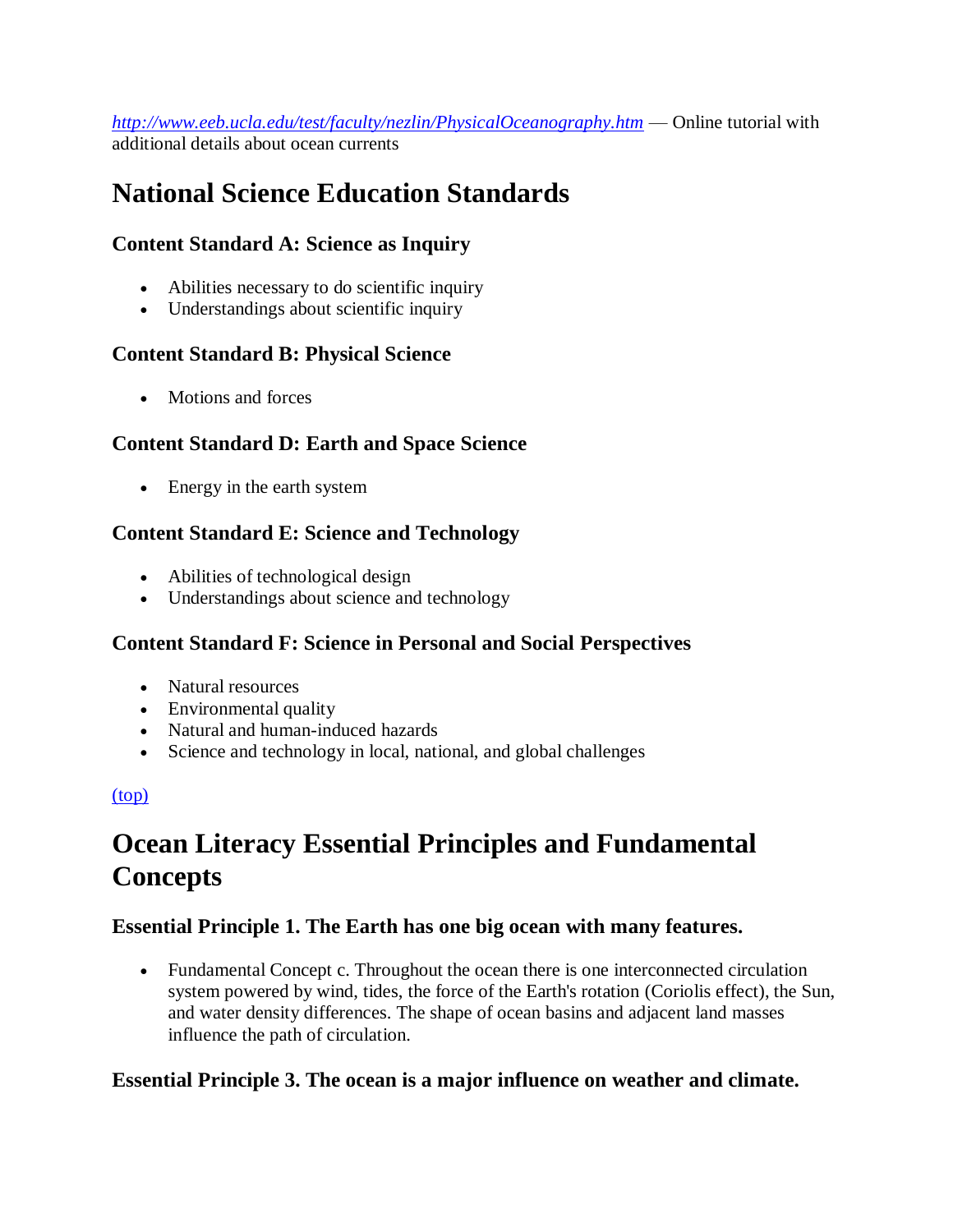- Fundamental Concept a. The ocean controls weather and climate by dominating the Earth's energy, water and carbon systems.
- Fundamental Concept b. The ocean absorbs much of the solar radiation reaching Earth. The ocean loses heat by evaporation. This heat loss drives atmospheric circulation when, after it is released into the atmosphere as water vapor, it condenses and forms rain. Condensation of water evaporated from warm seas provides the energy for hurricanes and cyclones.
- Fundamental Concept c. The El Niño Southern Oscillation causes important changes in global weather patterns because it changes the way heat is released to the atmosphere in the Pacific.
- Fundamental Concept g. Changes in the ocean's circulation have produced large, abrupt changes in climate during the last 50,000 years.

### **Essential Principle 7. The ocean is largely unexplored.**

 Fundamental Concept b. Understanding the ocean is more than a matter of curiosity. Exploration, inquiry and study are required to better understand ocean systems and processes.

[\(top\)](http://oceanservice.noaa.gov/education/lessons/#top)

# **Student Worksheet - Problems on Winds, Waves, and Currents**

Surface ocean waves are produced by winds. The height of these waves depends upon wind speed, the length of time the wind blows (duration) and the distance over which the wind blows (fetch). In 1952, Charles Bretschneider created a diagram that describes the relationship between these parameters and provides an easy way to predict the height of a wave produced by specific wind conditions. Figure 1 is an example of this kind of diagram (usually called a "Sverdrup-Munk-Bretschneider nomogram"). The y-axis describes Wind Speed; the x-axis describes Fetch Length; solid curved lines in the middle of the diagram show the Wave Height in feet (most Sverdrup-Munk-Bretschneider nomograms also include lines showing wave period and wind duration; these have been omitted from Figure 1 for clarity). When using the nomogram, be sure to match these lines with the correct labels!

Figure 1: Sverdrup-Munk-Bretschneider Nomogram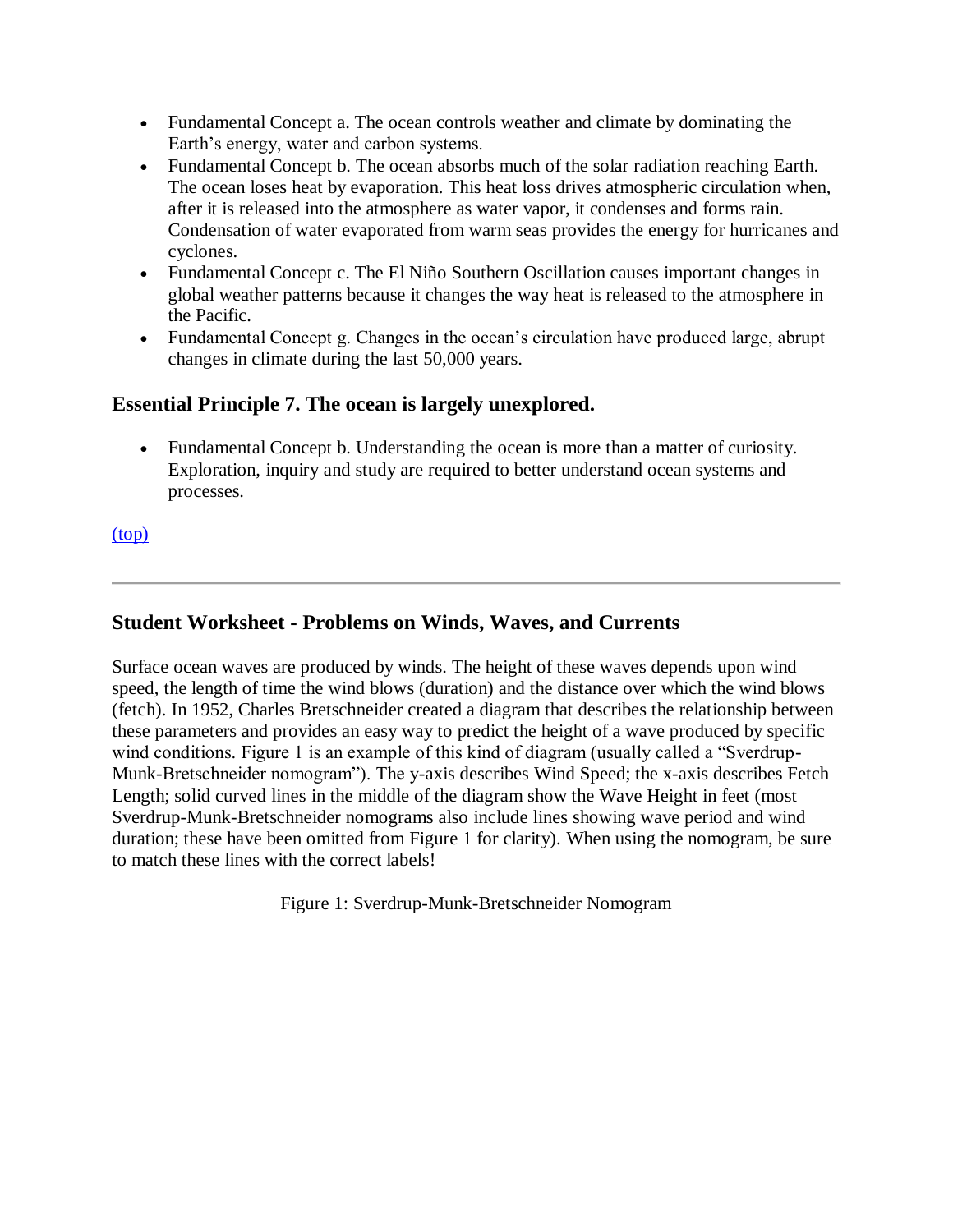

- 1. If a wind blows over a 10 nautical mile fetch at 21 knots, what would the resulting wave height be?
- 2. What would cause the larger increase in wave height for conditions in the preceding question: increasing the wind speed by 60 knots or increasing the fetch length by 60 nautical miles?
- 3. What would be the minimum fetch over which a 60 knot wind would have to blow to produce a wave 10 feet high?
- 4. There are a variety of ways to measure the velocity of a current. One of the oldest and simplest methods is to use a "drifter," which can be any floating object (an ideal drifter is one that is not affected by wind; glass bottles partially filled with sand are a traditional type of drifter). To measure current velocity, an observer places the drifter into the water, measures the amount of time the drifter takes to move a known distance, and notes the direction of the drifter's motion (since velocity is a vector quantity, and has dimensions of direction as well as speed). Next, the observer finds the speed of the current by dividing the distance the drifter traveled by the time it took to travel that distance. The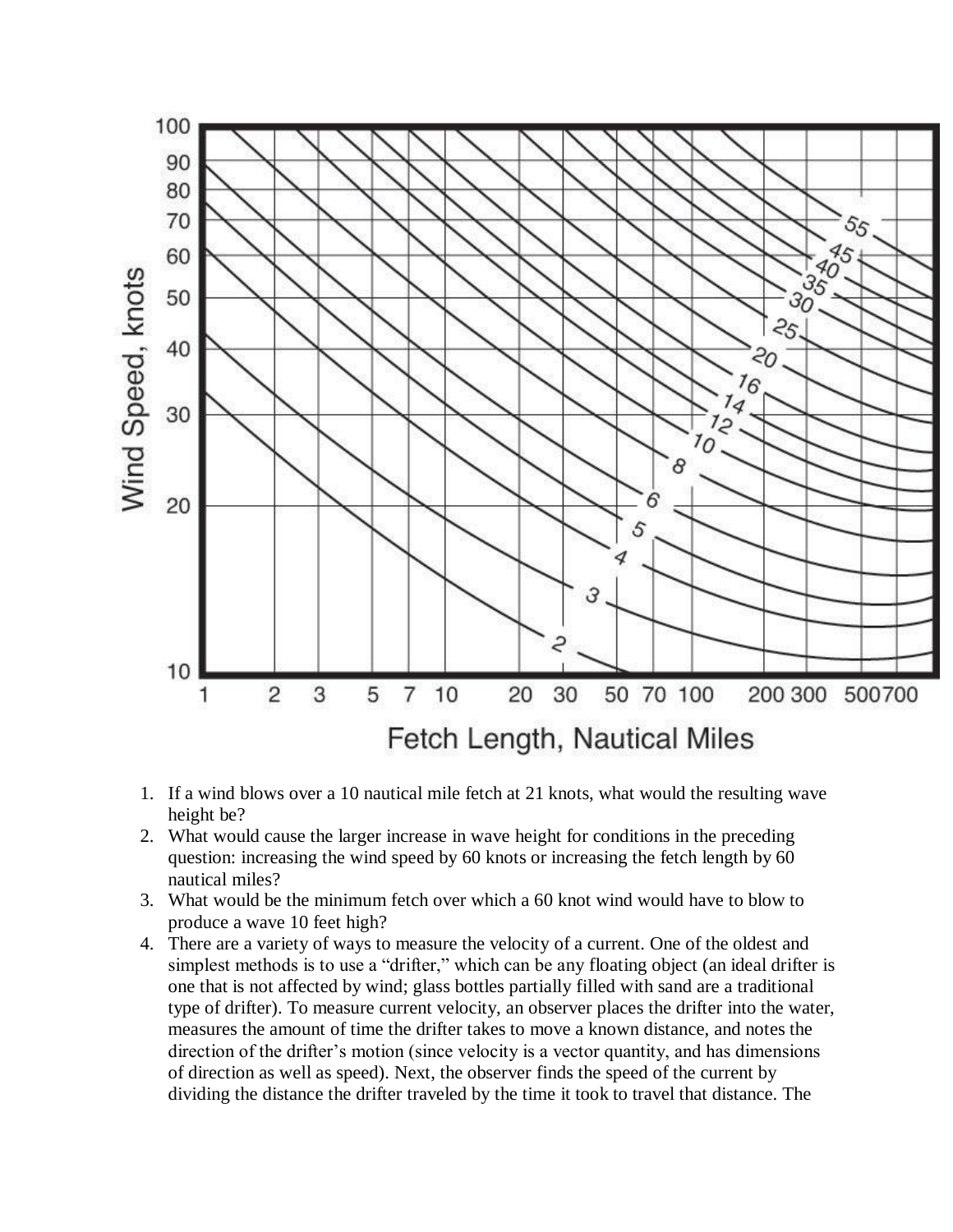speed of the drifter combined with the direction in which it moved is the current's velocity.

Suppose a drifter is released near Charleston, SC from a research vessel whose position is 32°23'15" North latitude, 79°12'33"West longitude, at 0915 eastern standard time (EST) on May 11, 2004. A sailing yacht recovers the drifter at 1930 EST on May 17, 2004 in position 39°56'23" North latitude, 73°44'35" West longitude. What is the estimated velocity of the current that transported this drifter? In this case, it is sufficient to describe the direction component of the velocity vector as north, northeast, east, southeast, south, southwest, west, or northwest. State the speed component of the vector in knots (nautical miles per hour). [Hint: You can use the calculator at [http://www.chemical](http://oceanservice.noaa.gov/exit.php?url=http%3A%2F%2Fwww.chemical-ecology.net%2Fjava%2Flat-long.htm)[ecology.net/java/lat-long.htm](http://oceanservice.noaa.gov/exit.php?url=http%3A%2F%2Fwww.chemical-ecology.net%2Fjava%2Flat-long.htm) to find the distance between two points whose latitude and longitude are known.]

If you would like to have a map of the area covered by the drifter, visit the Marine Geoscience Data System Web site [\(http://www.marine-geo.org/tools/maps\\_grids.php\)](http://oceanservice.noaa.gov/exit.php?url=http%3A%2F%2Fwww.marine-geo.org%2Ftools%2Fmaps_grids.php). Enter the latitude and longitude boundaries for the area you want the map to cover, then click on the "Map" button. In this case you would enter 40° as the northern boundary; - 80° as the western boundary (note that longitudes west of the prime meridian are assigned a negative value, while longitudes east of the prime meridian are positive); -73° as the eastern boundary; and  $32^{\circ}$  as the southern boundary. The map will show the elevation (or depth) of Earth's surface in the included area. You can download the map using the "Save Image As . . " function of your Web browser.

5. Suppose an amateur oceanographer in Oregon releases a drift bottle from position 46°13'56" North latitude, 125°47'12" West longitude, at 1140 Pacific standard time (PST) on August 6, 2005. At 1435 PST on August 20, 2005, the bottle is found floating between the islands of Santa Cruz and Santa Rosa in Channel Islands National Park at 34°00'23" North latitude, 120°00'10" West longitude. Estimate the velocity of the current that transported this drifter. Describe the direction component of the velocity vector as north, northeast, east, southeast, south, southwest, west, or northwest, and state the speed component of the vector in centimeters per second.

You can use the Marine Geoscience Data System Web site [\(http://www.marine](http://oceanservice.noaa.gov/exit.php?url=http%3A%2F%2Fwww.marine-geo.org%2Fmaps)[geo.org/tools/maps\\_grids.php\)](http://oceanservice.noaa.gov/exit.php?url=http%3A%2F%2Fwww.marine-geo.org%2Fmaps) to generate a map as described above. Enter 47° as the northern boundary; -126° as the western boundary; -120° as the eastern boundary; and 34° as the southern boundary.

6. The deflection of moving objects caused by Earth's rotation is called the Coriolis effect. Acceleration due to the Coriolis effect always acts at right angles to the direction of the velocity vector, and has a magnitude of

 $(2 \cdot w \cdot v \cdot \sin f)$  cm/sec2